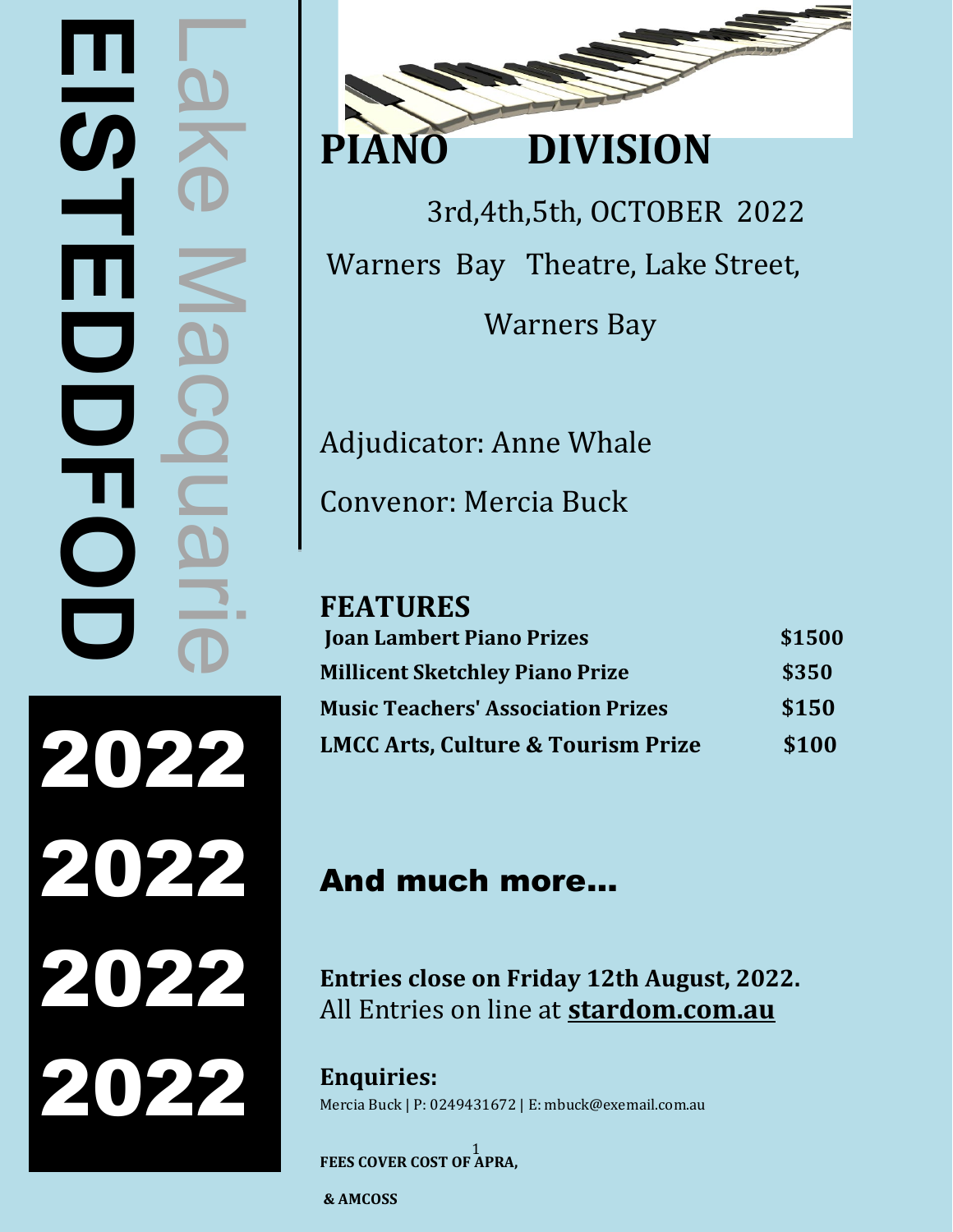# **OUR GRATEFUL THANKS TO:**

| Lake Macquarie City Council                  |                                  |
|----------------------------------------------|----------------------------------|
| Joan Lambert                                 | Michael Nolan                    |
| Susan Hart & The Hawkins Family              | Rosemary Hudson                  |
| <b>Michael Saunders</b>                      | Father Chris & Meri Bird         |
|                                              | <b>Newcastle Theatre Company</b> |
| Don Mitchell                                 |                                  |
| Speech & Drama Association of NSW            |                                  |
| <b>Federated Music Clubs of Australia</b>    | Luba Totoeva                     |
| Philip Sketchley OAM                         |                                  |
| Music Teachers Association- Newcastle Branch |                                  |
| Alex Sefton & Kyla Allen                     |                                  |
| Arts, Culture & Tourism, LMMC                |                                  |
| Bernard & Doris Griffin                      |                                  |
| Howard & Diana Bridgman                      |                                  |
| John & Libby Dickeson                        |                                  |
| Gwenda Jones                                 |                                  |
| Dr. Jennifer Barnes                          |                                  |
| Annette Phillis                              |                                  |
| Pam Corke & Mert Leembruggen                 |                                  |
| PJ Willis                                    |                                  |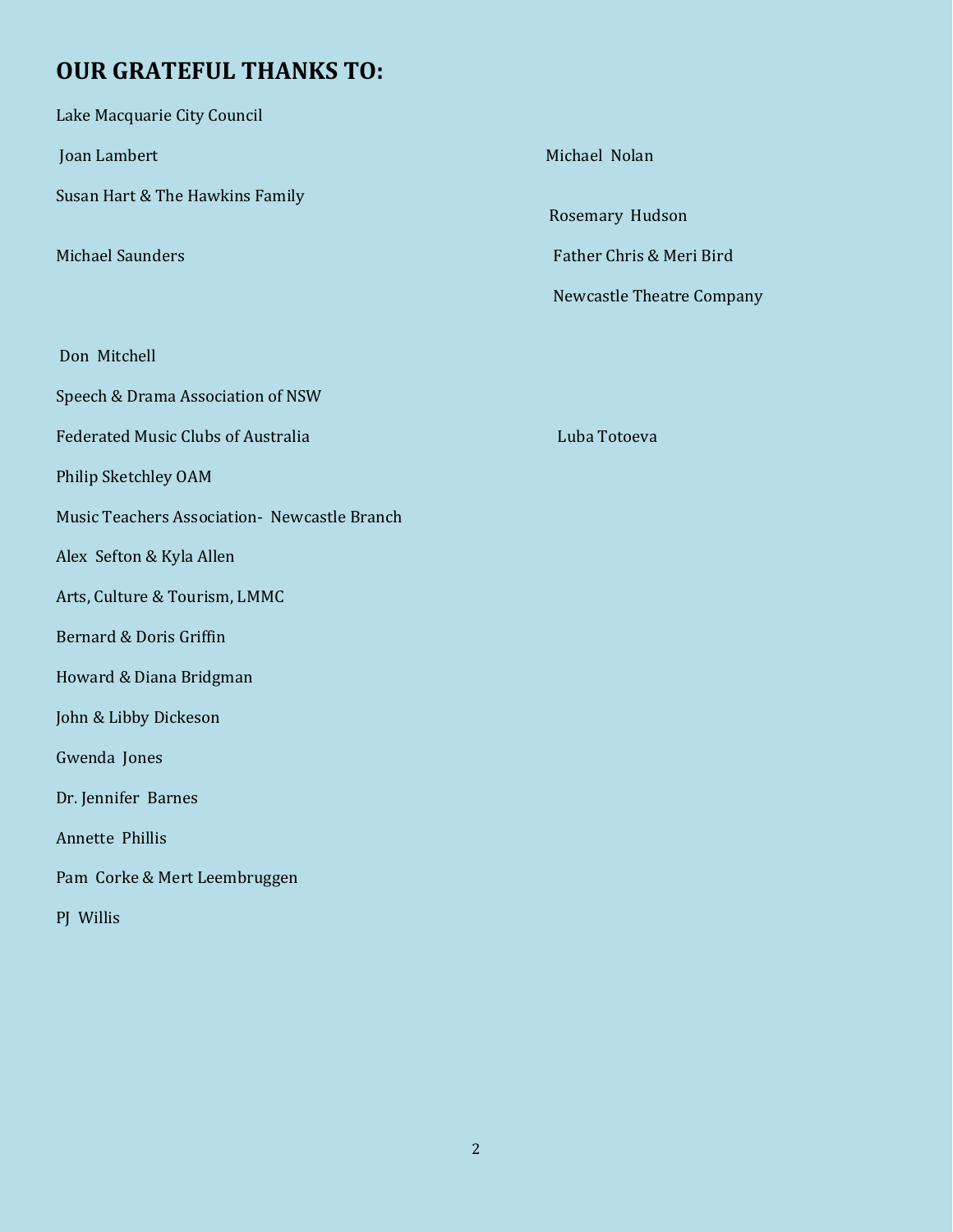# **JOAN LAMBERT PIANO PRIZES**

**SECTION NO: 208A 15 YEARS AND OVER. ENTRY FEE: \$22** 

# **FIRST PRIZE: \$1000 SECOND PRIZE: \$500**

**ENTRANTS WILL PERFORM A SHORT RECITAL OF AT LEAST TWO (2) CONTRASTING WORKS OR MORE NOT EXCEEDING TWENTY MINUTES IN TOTAL. DIFFERENT STYLES TO BE EVIDENT. COMPETITORS MUST HAVE ENTERED AT LEAST THREE (3) OTHER SECTIONS IN THE PIANO DIVISION OF THE EISTEDDFOD TO QUALIFY FOR THE LAMBERT PRIZES. WINNER WILL BE EXPECTED TO PERFORM IN THE GALA EVENING.** 

# **Piano Division**

**Adjudicator: ANNE WHALE Convenor: Mercia Buck – 024943 1672**

# **Junior Piano Division**

**Prizes: Competitors who gain the highest aggregate (total) score over any three sections in the Junior Piano Division will receive cash prizes within the following age groups:**

- **10 years and under ( \$50 Prize) Sponsored by: Pam Corke**
- **12 years and under ( \$50 Prize) Sponsored by: Mercia Buck**
- **14 years and under (\$50 Prize) Sponsored by: Bernard & Doris Griffin**
- **16 years and under (\$50 Prize) Sponsored by: Bernard & Doris Griffin**
- **18 years and under \$50 Prize)**

# **MILLICENT SKETCHLEY PIANO PRIZES**

**Section No: 208 14 years and under**

**Entry Fee: \$12** 

**FIRST PRIZE: \$200 SECOND PRIZE: \$100** 

**THIRD PRIZE: \$50**

**Time Limit: 10 min.**

- **Entrants will present 2 pieces of contrasting style.**
- **The pieces must not be presented in any other section.**
- **Competitors must enter at least two other sections of equal or older age.**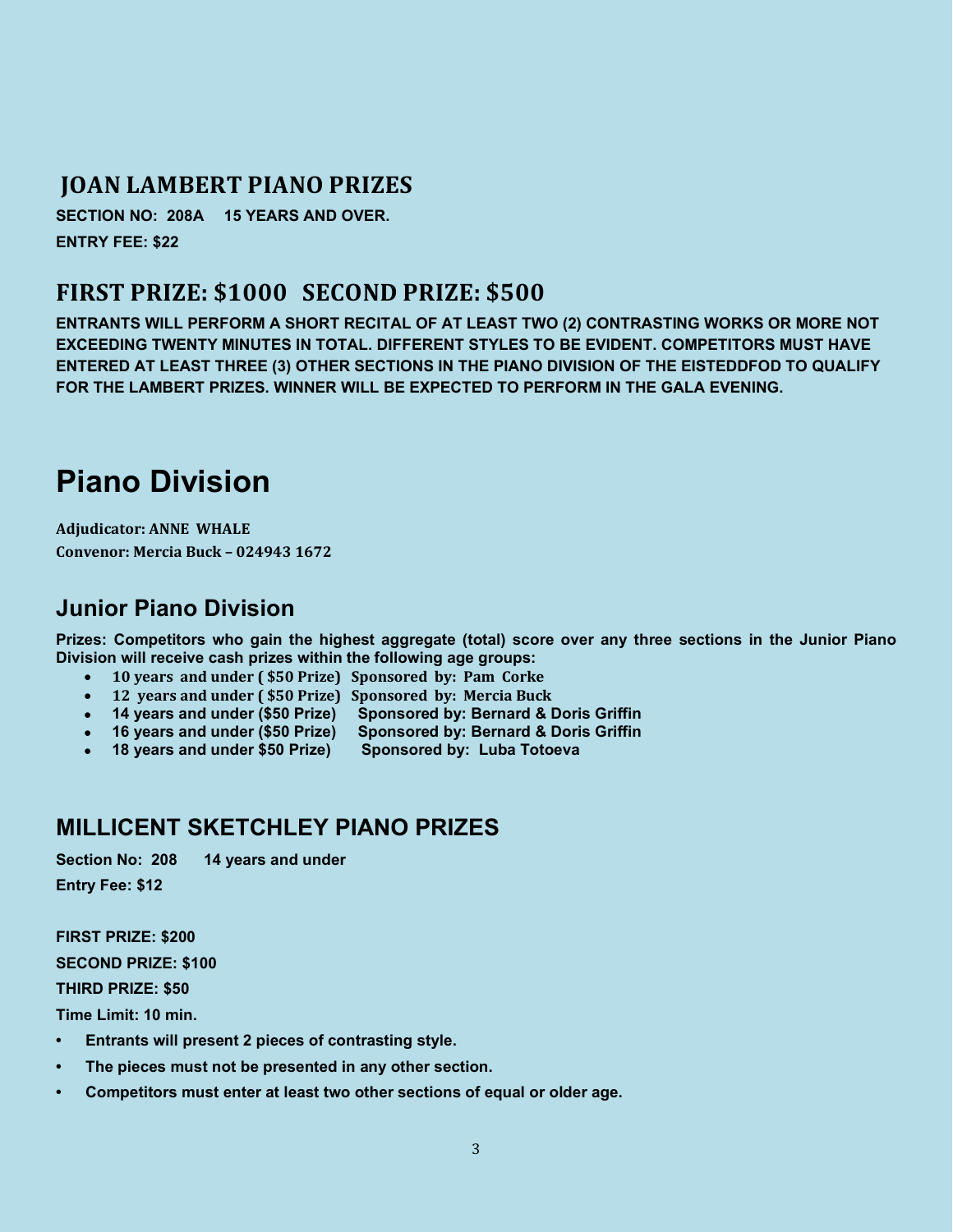# **JOAN LAMBERT INDIGENOUS PRIZE \$100 A COMPETITOR IDENTIFYING AS ABORIGINAL OR TORRES STRAIT ISLANDER WHO SHOWS OUSTANDING ABILITY WILL BE AWARDED THE INDIGENOUS PRIZE AT THE DISCRETION OF THE ADJUDICATOR.**

**Section No: 209A 6 years and under ( Medal)**

- **209 7 years and under (Medal)**
- **210 8 years and under (Medal)**
- **211 10 years and under (Medal)**
- **212 MUSIC TEACHERS ASSOCIATION PRIZE \$50**
	- **12 years and under**
- **213 14 years and under (Medal)**
- **214 16 years and under (Medal)**
- **215 18 years and under(Medal)**
- **216 Open Age**

**Entry Fee: \$12 Time Limit: 5 min**

**Own choice of any one piece from the general classical repertoire.**

### PIANO SOLO - BAROQUE PERIOD

- **Section No: 217 7 years and under (Medal) 218 8 years and under (Medal) 219 10 years and under (Medal) 220 12 years and under (Medal) 221 14 years and under (First Prize \$50) SPONSORED BY GWENDA JONES 222 16 years and under (Medal) 223 18 years and under (Medal)**
	- **224 Open Age**

**Entry Fee: \$12 Time Limit: 5 min**

**Own choice of any one piece from the Baroque Period.**

### PIANO SOLO - CLASSICAL PERIOD

**Section No: 225 7 years and under (Medal) 226 8 years and under (Medal)**

| 227 10 years and under (Medal)            |
|-------------------------------------------|
| 228 12 years and under (Medal)            |
| 229 14 years and under (First Prize \$50) |
| <b>SPONSORED BY GWENDA JONES</b>          |
| 230 16 years and under (Medal)            |
| 231 18 years and under (Medal)            |
| 232 Open Age                              |

**Entry Fee: \$12 Time Limit: 5 min**

**Own choice of any one piece from the Classical Period.**

### PIANO SOLO - ROMANTIC PERIOD

| <b>Section No:</b>     | 233 | 7 years and under (Medal)                       |
|------------------------|-----|-------------------------------------------------|
|                        | 234 | 8 years and under (Medal)                       |
|                        | 235 | 10 years and under (Medal)                      |
|                        | 236 | 12 years and under \$50 First                   |
| <b>Prize</b>           |     |                                                 |
|                        |     | <b>SPONSORED BY PAM CORKE &amp;</b>             |
|                        |     | <b>MERT LEEMBRUGGEN</b>                         |
|                        | 237 | 14 years and under (Medal)                      |
|                        | 238 | 16 years and under (Medal)                      |
|                        | 239 | <b>18 YEARS AND UNDER</b>                       |
| \$100 FIRST PRIZE      |     |                                                 |
| <b>LMCC</b>            |     | <b>SPONSORED BY ARTS, CULTURE &amp; TOURISM</b> |
|                        | 240 | Open Age (Medal)                                |
| <b>Entry Fee: \$12</b> |     | Time Limit: 5 min                               |

**Own choice of any one piece from the Romantic Period.**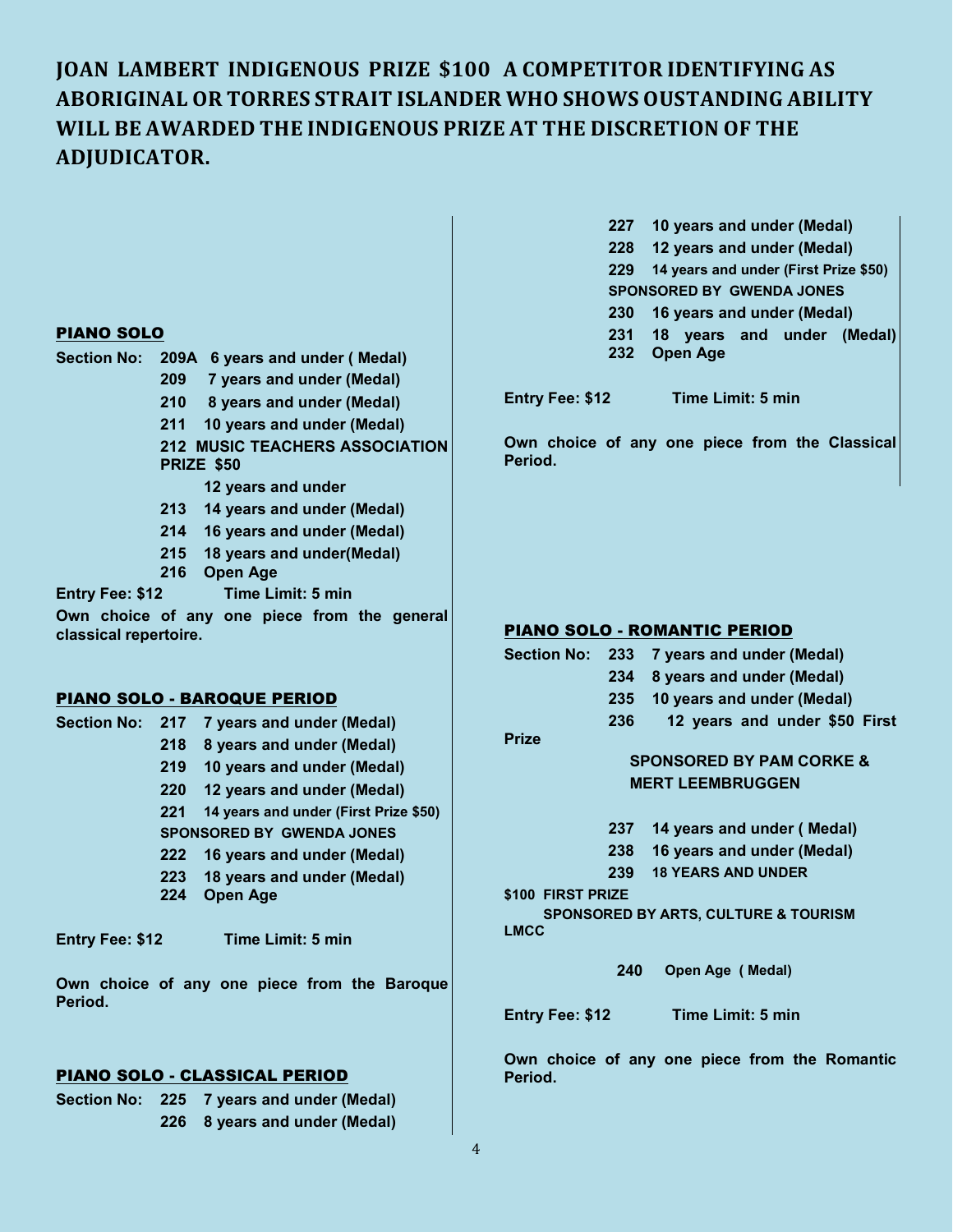### SONATA OR SONATINA SOLOS

| Section No: 241 |     | 7 years and under (Medal)  |  |  |  |  |
|-----------------|-----|----------------------------|--|--|--|--|
|                 | 242 | 8 years and under (Medal)  |  |  |  |  |
|                 | 243 | 10 years and under (Medal) |  |  |  |  |
|                 | 244 | 12 years and under (Medal) |  |  |  |  |
|                 | 245 | 14 years and under (Medal) |  |  |  |  |
|                 | 246 | 16 years and under (Medal) |  |  |  |  |
|                 | 247 | 18 years and under (Medal) |  |  |  |  |
|                 | 248 | <b>Open Age</b>            |  |  |  |  |

**Entry Fee: \$12 Time Limit: 5 min**

**Own choice of any movement from a Sonata or Sonatina.**

### AUSTRALIAN COMPOSER SOLO

| Section No: | 249 | 7 years and under (Medal)       |
|-------------|-----|---------------------------------|
|             | 250 | 8 years and under (Medal)       |
|             | 251 | 10 years and under (Medal)      |
|             | 252 | 12 years and under (Medal)      |
|             | 253 | <b>MUSIC</b><br><b>TEACHERS</b> |
|             |     | <b>ASSOCIATION</b>              |
|             |     | <b>PRIZE \$50</b>               |
|             |     | 14 years and under              |
|             | 254 | 16 years and under (Medal)      |
|             |     | <b>255 LMCC ARTS, CULTURE</b>   |

## **& TOURISM PRIZE \$100**

**256 OPEN AGE** 

**Entry Fee \$12 Time Limit 5 min.**

**Own choice of any piece by an Australian Composer.**

### SIGHT READING

### COMPETITORS WILL HAVE A MINUTE TO STUDY A SHORT PIECE WHILE ON STAGE.

| 256A        | <b>Preliminary &amp; First grade</b> |  |  |  |  |
|-------------|--------------------------------------|--|--|--|--|
| 256B        | <b>Second &amp; Third Grade</b>      |  |  |  |  |
| <b>256C</b> | <b>Fourth &amp; Fifth Grade</b>      |  |  |  |  |
| 256D        | <b>Sixth &amp; Seventh Grade</b>     |  |  |  |  |

### Entry Fee \$12

| --PRIZES | <b>PER</b> | <b>SECTION</b> | \$50 |
|----------|------------|----------------|------|
|----------|------------|----------------|------|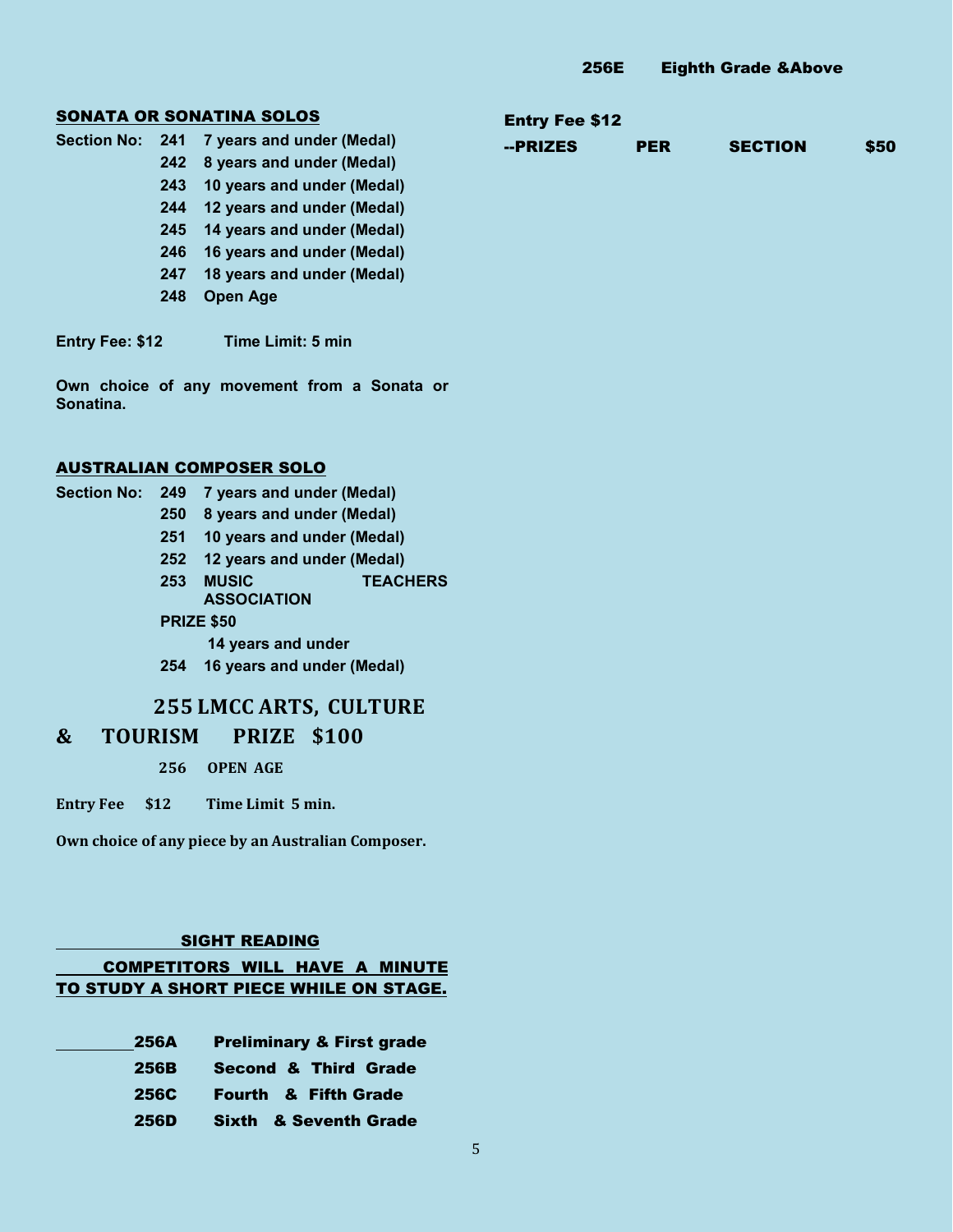| <b>20TH &amp; 21ST CENTURIES PIANO SOLO</b> |     |                       |                    |                    |
|---------------------------------------------|-----|-----------------------|--------------------|--------------------|
| Section No: 257 7 years and under (Medal)   |     |                       |                    |                    |
|                                             | 258 |                       |                    | 8 years and under  |
| (Medal)                                     |     |                       |                    |                    |
|                                             | 259 |                       |                    | 10 years and under |
| (Medal)                                     |     |                       |                    |                    |
|                                             | 260 | <b>MUSIC TEACHERS</b> |                    |                    |
| <b>ASSOCIATION PRIZE \$50</b>               |     |                       |                    |                    |
|                                             |     |                       | 12 years and under |                    |
|                                             | 261 |                       |                    | 14 years and under |
| (Medal)                                     |     |                       |                    |                    |
|                                             | 262 |                       |                    | 16 years and under |
| (Medal)                                     |     |                       |                    |                    |
|                                             | 263 |                       |                    | 18 years and under |
| (Medal)                                     |     |                       |                    |                    |
|                                             | 264 | <b>Open Age</b>       |                    |                    |
|                                             |     |                       |                    |                    |
| <b>Entry Fee: \$12</b>                      |     |                       | Time Limit: 5 min. |                    |

**Own choice of any work from the 20th or 21st Centuries excluding Jazz & Popular** 

### MODERN POPULAR PIANO

| 272 |            |     |                       |                                                                                                                                                                               |
|-----|------------|-----|-----------------------|-------------------------------------------------------------------------------------------------------------------------------------------------------------------------------|
|     | 268<br>270 | 271 | 18<br><b>Open Age</b> | Section No: 265 7 years and under<br>266 8 years and under<br>267 10 years and under<br>12 years and under<br>269 14 years and under<br>16 years and under<br>years and under |

**Entry Fee: \$12 Time Limit: 5 min**

**Own choice of any piece from television stage, film or popular genre.**

### PIANO DUET

| Section No: 273 7 years and under<br>(Medal) |  |                        |  |
|----------------------------------------------|--|------------------------|--|
| (Medal)                                      |  | 274 8 years and under  |  |
| (Medal)                                      |  | 275 10 years and under |  |
|                                              |  | 276 12 years and under |  |

|         | 280 | <b>Open Age</b> |                        |  |  |
|---------|-----|-----------------|------------------------|--|--|
| (Medal) |     |                 | 279 18 years and under |  |  |
| (Medal) |     |                 | 278 16 years and under |  |  |
| (Medal) |     |                 | 277 14 years and under |  |  |
| (Medal) |     |                 |                        |  |  |

### **Entry Fee: \$6 (each performer) Time Limit: 5 min**

**Own choice of any piece from published or unpublished piano duets. Each member of the duet must submit an entry form, and the partner's name is to be given on the entry form.**

### JAZZ SOLO

| Section No: 281 7 years and under<br>(Medal) |     |                        |  |
|----------------------------------------------|-----|------------------------|--|
| (Medal)                                      |     | 282 8 years and under  |  |
|                                              |     | 283 10 years and under |  |
| (Medal)                                      |     |                        |  |
| (Medal)                                      |     | 284 12 years and under |  |
| (Medal)                                      |     | 285 14 years and under |  |
|                                              |     | 286 16 years and under |  |
| (Medal)                                      |     |                        |  |
| (Medal)                                      |     | 287 18 years and under |  |
|                                              | 288 | <b>Open Age</b>        |  |
|                                              |     |                        |  |

**Entry Fee: \$12 Time Limit: 5 min**

**Own choice of any one jazz piece. May include improvisation.**

### SPECIAL RESTRICTED PIANO SOLO

| SECTION NO: 289 6<br>(Medal) |        |    | years and              | under           |
|------------------------------|--------|----|------------------------|-----------------|
|                              |        |    | 290 7 years and        | under           |
| (Medal)                      | 291 8  |    | years and              | under           |
| (Medal)                      |        |    |                        |                 |
| (Medal)                      |        |    | 292 10 years and       | under           |
|                              |        |    | 293 12 years and under |                 |
| (Medal)                      | 294 14 |    | years and              | under           |
| (Medal)                      |        |    |                        |                 |
| (Medal)                      | 295    | 16 |                        | years and under |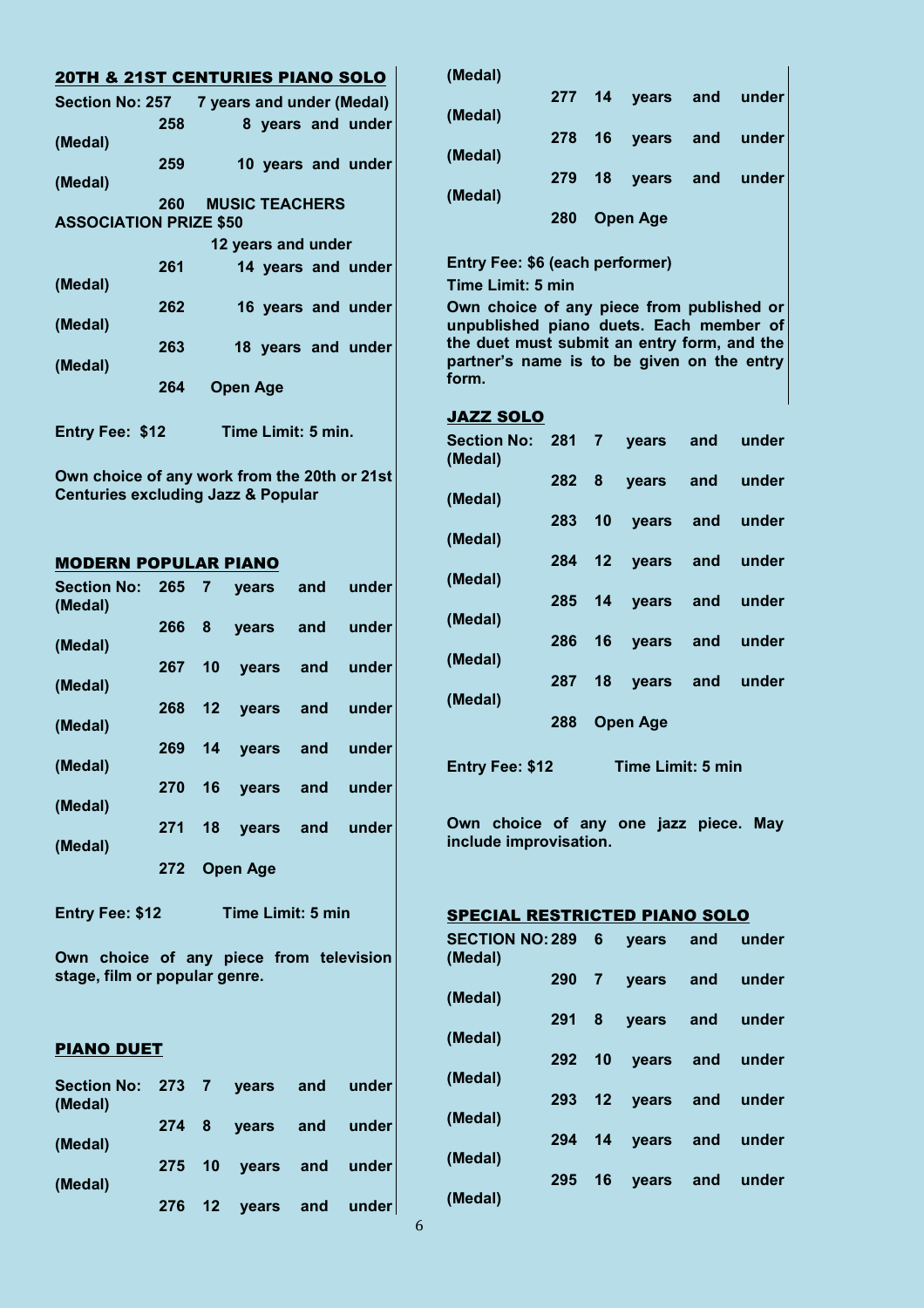**296 18 years and under** 

**(Medal)**

**297 Open Age**

**Entry Fee: \$12 Time Limit: 5 min**

**"Special Restricted Piano Solo" open only to entrants who have never received first place in a piano section of any Eisteddfod Previously. Own choice of any one piece (from classical repertoire).**

# 2022 LAKE MACQUARIE EISTEDDFOD

| <b>Section #</b> | <b>Entrant's Name</b> | Age (as at 31/12/22 | D.O.B | <b>Entry Fee</b> |
|------------------|-----------------------|---------------------|-------|------------------|
|                  |                       |                     |       |                  |
|                  |                       |                     |       |                  |
|                  |                       |                     |       |                  |
|                  |                       |                     |       |                  |

**Hosted by Lake Macquarie Music Society**

# **Official Entry Form ALL ENTRIES ARE TO BE SUBMITTED ONLINE AT STARDOM.COM**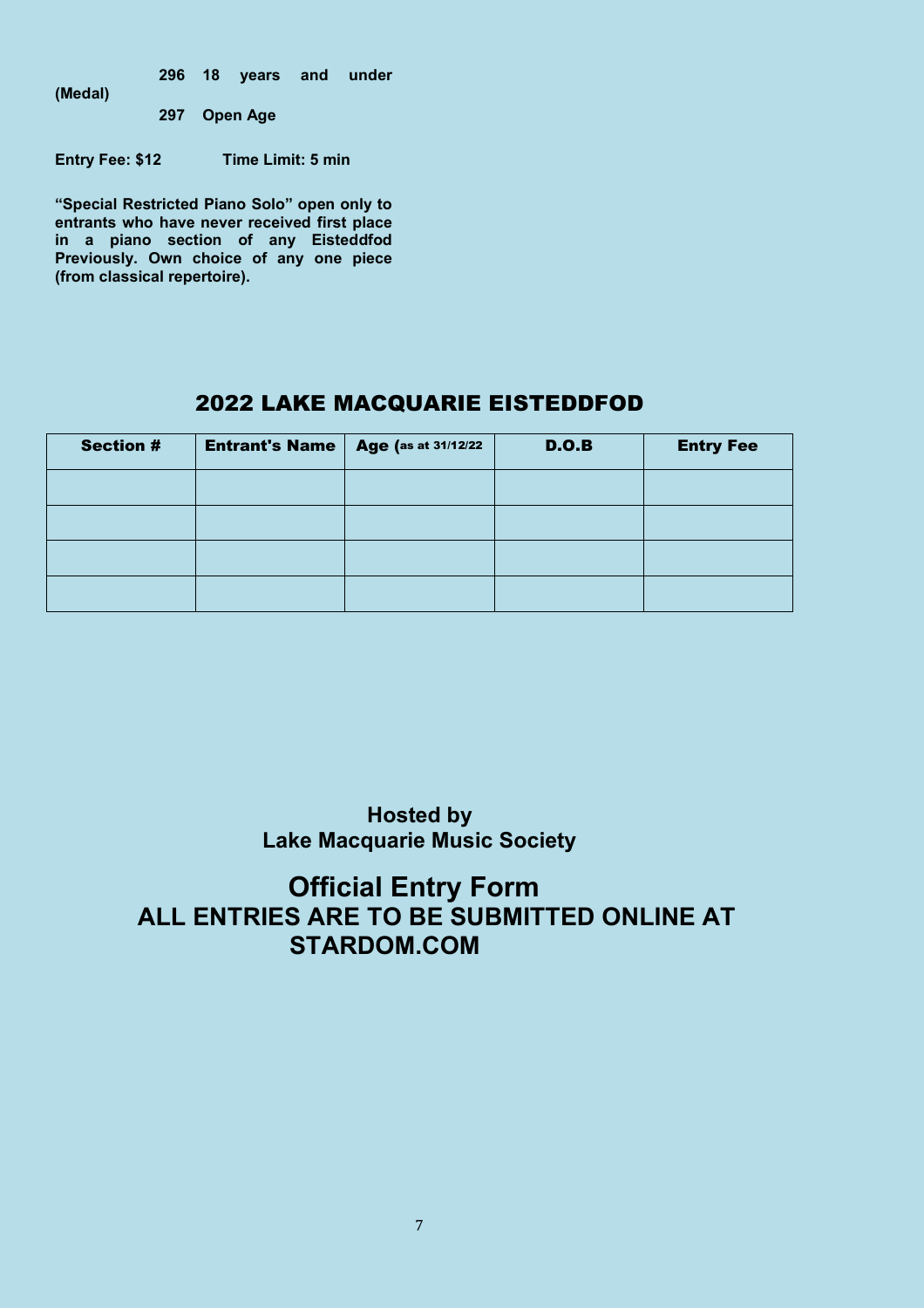|  | ADMIN FEE \$10 |  |
|--|----------------|--|
|  | <b>TOTAL</b>   |  |

# ENTRIES CLOSE ON FRIDAY 12TH AUGUST 2022

LATE ENTRIES WILL BE ACCEPTED FOR 1 WEEK ONLY ACCOMPANIED BY A \$20 LATE FEE.

### No entries will be accepted without payment of the full entry fee.

| <b>NAME</b>                                           | <b>PHONE</b> |           |
|-------------------------------------------------------|--------------|-----------|
| <b>ADDRESS</b>                                        |              |           |
| <b>EMAIL</b>                                          |              |           |
| I identify as an aboriginal or Torres Strait Islander | <b>YES</b>   | <b>NO</b> |
| <b>Special Religious Requirement</b>                  |              |           |
| Submit your entry to: STARDOM.COM.AU                  |              |           |

# **LAKE MACQUARIE MUSIC SOCIETY**

# EISTEDDFOD **RULES and CONDITIONS**

- **1 Entries must be submitted on the Official Entry Form attached to the syllabus or printed from the website at**
- **www.lakemacquariemusicsociety.org.au, and accompanied by the correct entry fees.**
- **2 The purchase of an Eisteddfod Program is compulsory for entrants and will be mailed to the address shown on the entry form.**
- **3 Age is determined as at 31st December of year of entry. Entrants may enter events in older age groups, but must abide by age limitations as specified in the syllabus and not compete in sections with younger competitors.**
- **4 The Lake Macquarie Music Society reserves the right to amend or refuse any entry, to alter the prizes or reduce the available prizes as published, or cancel or combine events which have insufficient entries.**
- **5 Entry fees are not refundable except where an event is cancelled or an entry refused.**
- **6 The use of recording devices is strictly prohibited.**
- **7 The decision of The Music Society in all questions of dispute arising out of, or not provided for, by these rules and conditions will be final. No dispute will become the subject of any appeal at law.**
- **8 Late entries are only accepted if reasonably able to be timetabled. All late entries must be accompanied by the designated late entry fee.**
- **9 Winners of aggregate prizes & major championships, and outstanding performers may be invited to perform in a Music Society Concert.**

### **Performance**

**10 Entrants must register at the door at least 30 minutes prior to the start of their session eg 9am for a 9.30 start. Failure to do so will result in forfeiture of the entrant's right to compete.**